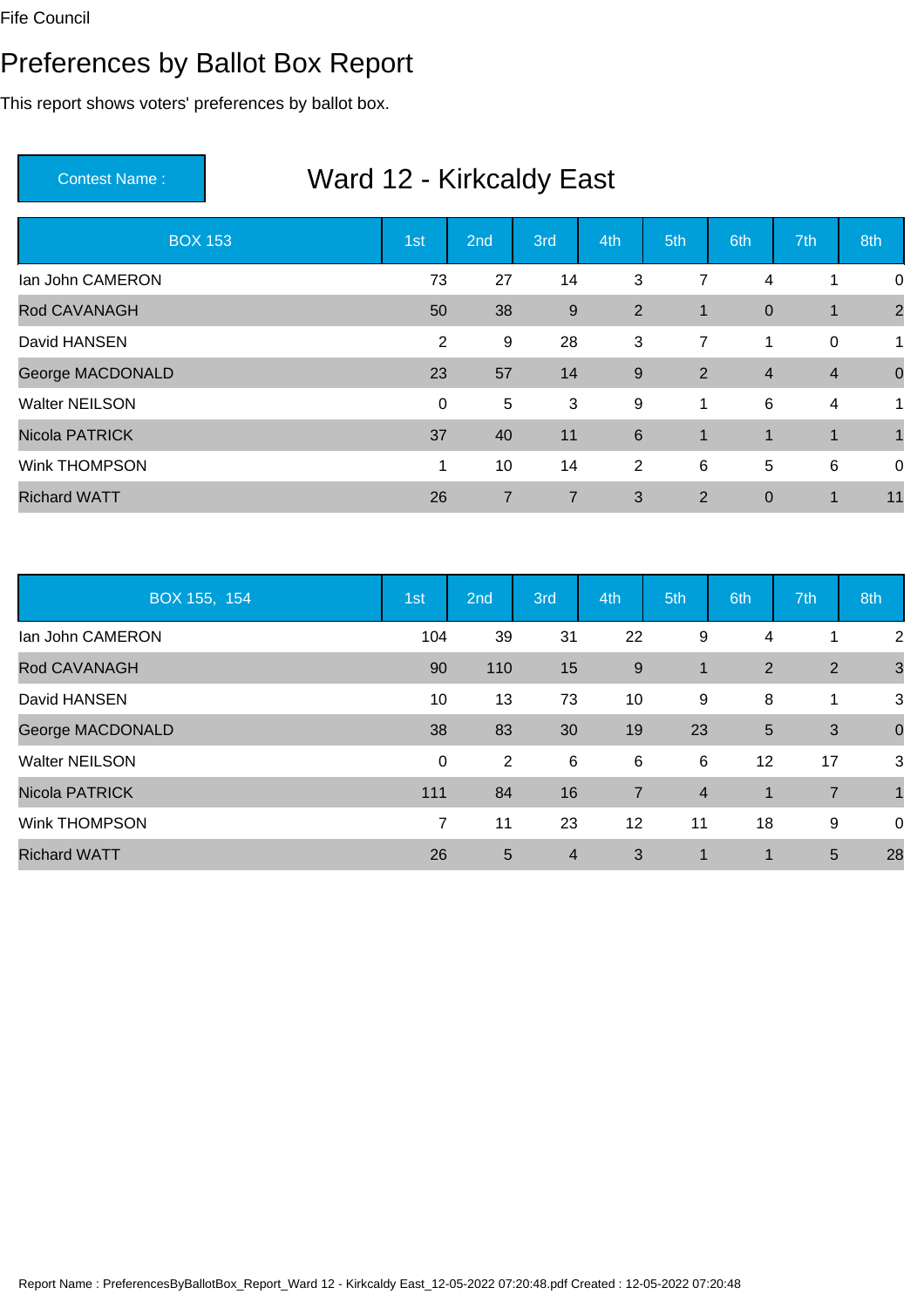#### Preferences by Ballot Box Report

This report shows voters' preferences by ballot box.

| BOX 157, 156            | 1st | 2 <sub>nd</sub> | 3rd | 4th | 5th | 6th            | 7th            | 8th            |
|-------------------------|-----|-----------------|-----|-----|-----|----------------|----------------|----------------|
| lan John CAMERON        | 107 | 60              | 21  | 25  | 9   | 5              | $\overline{2}$ | $\mathbf 0$    |
| Rod CAVANAGH            | 77  | 98              | 22  | 3   | 3   | $\overline{4}$ | 1              | 7              |
| David HANSEN            | 27  | 16              | 98  | 13  | 17  | $\overline{7}$ | 1              | $\overline{2}$ |
| <b>George MACDONALD</b> | 36  | 90              | 35  | 19  | 22  | 6              | 3              | $\overline{0}$ |
| <b>Walter NEILSON</b>   | 6   | 5               | 5   | 6   | 8   | 10             | 16             | 5              |
| <b>Nicola PATRICK</b>   | 92  | 74              | 22  | 15  | 3   | 3              | 8              | $\overline{0}$ |
| <b>Wink THOMPSON</b>    | 10  | 15              | 44  | 29  | 6   | 16             | 5              | $\overline{0}$ |
| <b>Richard WATT</b>     | 45  | $\overline{7}$  | 22  | 11  | 3   | $\overline{0}$ | $\overline{4}$ | 24             |

| <b>BOX 158</b>          | 1st | 2nd | 3rd | 4th                     | 5th            | 6th            | 7th            | 8th            |
|-------------------------|-----|-----|-----|-------------------------|----------------|----------------|----------------|----------------|
| lan John CAMERON        | 71  | 26  | 13  | 13                      | 4              | 3              | $\overline{2}$ | 0              |
| Rod CAVANAGH            | 64  | 28  | 16  | $\overline{\mathbf{4}}$ | 2              | $\overline{2}$ | 1              | $\overline{2}$ |
| David HANSEN            | 12  | 16  | 40  | 1                       | 10             | 4              | 2              | 0              |
| <b>George MACDONALD</b> | 20  | 61  | 17  | 12                      | 8              | $\overline{4}$ | 1              |                |
| <b>Walter NEILSON</b>   | 2   | 3   | 3   | $\overline{2}$          | 2              | 3              | 9              | $\overline{4}$ |
| <b>Nicola PATRICK</b>   | 28  | 60  | 10  | 6                       | $\overline{1}$ | $\mathbf{1}$   | 3              | $\overline{2}$ |
| <b>Wink THOMPSON</b>    | 5   | 10  | 16  | 18                      | 5              | 11             | 1              | 1              |
| <b>Richard WATT</b>     | 23  | 3   | 13  | $\overline{4}$          | 2              | $\mathbf 1$    | 3              | 11             |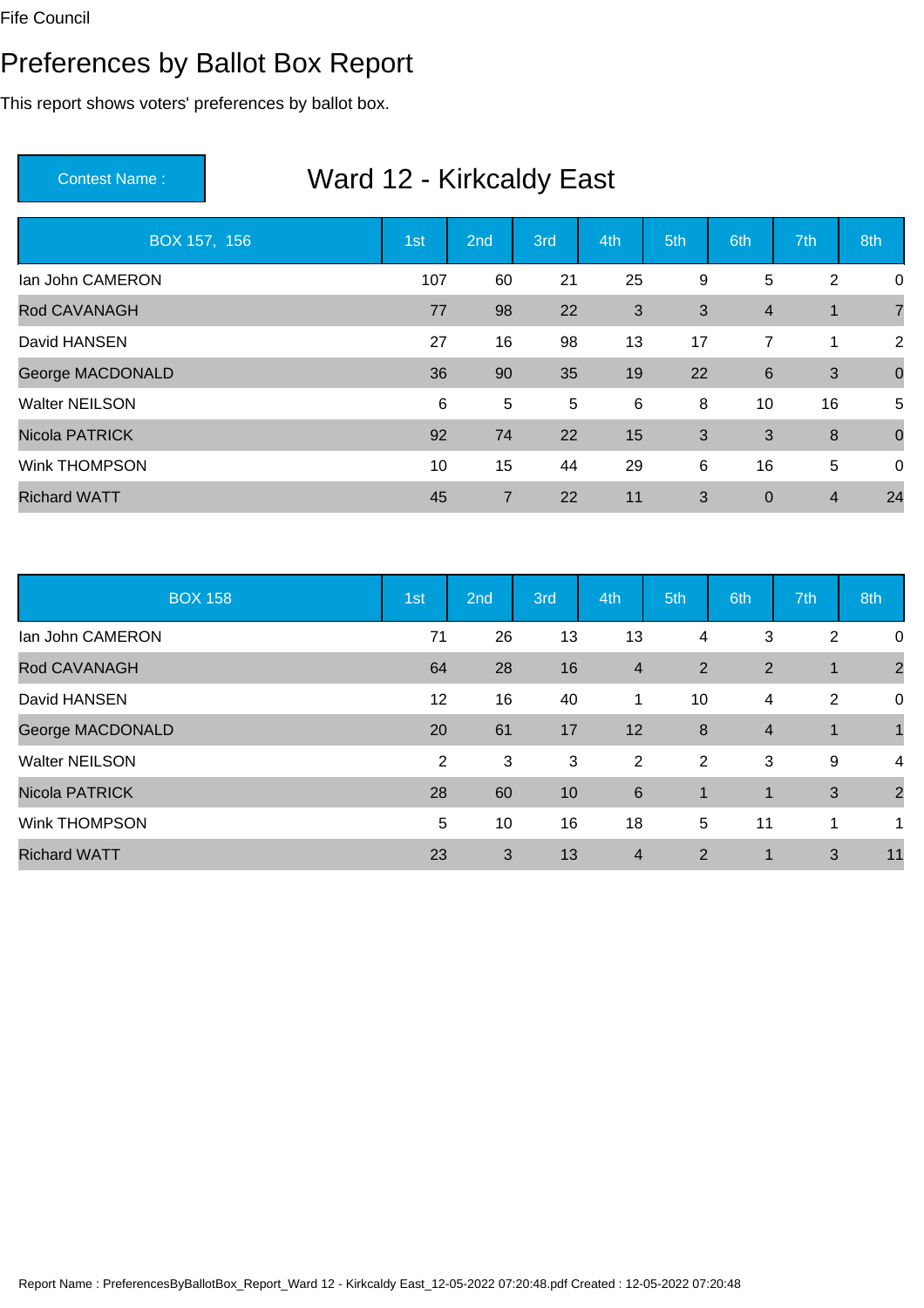#### Preferences by Ballot Box Report

This report shows voters' preferences by ballot box.

| <b>BOX 159</b>        | 1st          | 2nd              | 3rd | 4th              | 5th            | 6th            | 7th            | 8th            |
|-----------------------|--------------|------------------|-----|------------------|----------------|----------------|----------------|----------------|
| lan John CAMERON      | 84           | 48               | 18  | $5\phantom{.0}$  | $\overline{2}$ | 2              | $\overline{2}$ | 1              |
| Rod CAVANAGH          | 96           | 35               | 13  | 2                | $\mathbf 0$    | $\mathbf 0$    | $\overline{2}$ | $\mathbf{3}$   |
| David HANSEN          | 8            | 10               | 48  | 3                | 8              | 4              | 1              | $\overline{0}$ |
| George MACDONALD      | 31           | 68               | 27  | $\boldsymbol{8}$ | 6              | 3              | $\mathbf 1$    | $\overline{0}$ |
| <b>Walter NEILSON</b> | $\mathbf{1}$ | $\boldsymbol{0}$ | 1   | $\overline{7}$   | 6              | $\overline{7}$ | 6              | $\overline{0}$ |
| Nicola PATRICK        | 31           | 85               | 13  | $\boldsymbol{8}$ | $\overline{4}$ | $\overline{0}$ | 3              | $\overline{2}$ |
| <b>Wink THOMPSON</b>  | 4            | 6                | 20  | 11               | $\overline{7}$ | 8              | 4              | $\mathbf 0$    |
| <b>Richard WATT</b>   | 32           | 3                | 15  | $\overline{4}$   | 1              | $\mathbf 0$    | $\mathbf 1$    | 14             |

| <b>BOX 160</b>        | 1st | 2nd            | 3rd | 4th            | 5th            | 6th              | 7th            | 8th            |
|-----------------------|-----|----------------|-----|----------------|----------------|------------------|----------------|----------------|
| lan John CAMERON      | 100 | 37             | 33  | 19             | $\overline{7}$ | 4                | 3              | 0              |
| Rod CAVANAGH          | 77  | 64             | 25  | $\overline{2}$ | 5              | $\overline{4}$   | $\overline{4}$ | $\mathbf{3}$   |
| David HANSEN          | 28  | 15             | 70  | 9              | 9              | 5                | $\mathbf 0$    | $\mathbf{1}$   |
| George MACDONALD      | 9   | 77             | 28  | 16             | 15             | 10               | $\overline{1}$ | $\overline{0}$ |
| <b>Walter NEILSON</b> | 9   | $\overline{7}$ | 10  | 8              | 12             | 2                | 12             | 5              |
| <b>Nicola PATRICK</b> | 47  | 70             | 22  | 11             | 2              | $\overline{0}$   | 6              | 5              |
| <b>Wink THOMPSON</b>  | 19  | 25             | 30  | 26             | 2              | 14               | 1              | 0              |
| <b>Richard WATT</b>   | 51  | 12             | 16  | 9              | 3              | $\boldsymbol{0}$ | 3              | 14             |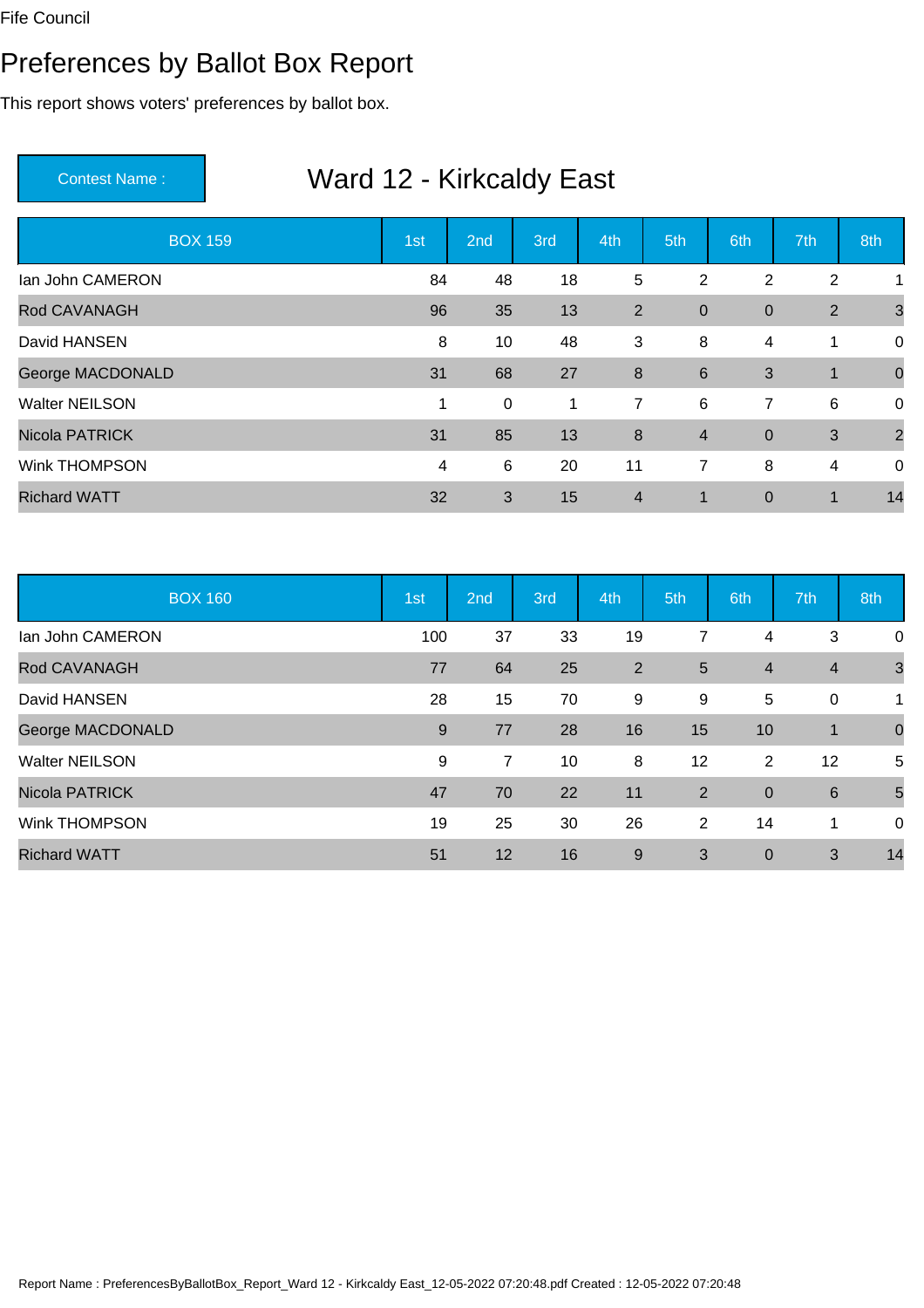#### Preferences by Ballot Box Report

This report shows voters' preferences by ballot box.

| BOX 161, 162          | 1st | 2 <sub>nd</sub> | 3rd | 4th | 5th            | 6th            | 7th             | 8th            |
|-----------------------|-----|-----------------|-----|-----|----------------|----------------|-----------------|----------------|
| lan John CAMERON      | 211 | 51              | 41  | 17  | 10             | 0              | 10              | 1              |
| Rod CAVANAGH          | 138 | 80              | 23  | 11  | $\overline{7}$ | 3              | $6\phantom{1}6$ | $\overline{2}$ |
| David HANSEN          | 25  | 19              | 98  | 22  | 11             | 6              | 2               | 5              |
| George MACDONALD      | 18  | 158             | 52  | 21  | 12             | 14             | $\mathbf{1}$    | $\overline{2}$ |
| <b>Walter NEILSON</b> | 9   | 14              | 10  | 14  | 9              | 8              | 18              | $\overline{4}$ |
| Nicola PATRICK        | 59  | 124             | 33  | 15  | $\overline{4}$ | $6\phantom{1}$ | 2               | $\overline{4}$ |
| <b>Wink THOMPSON</b>  | 10  | 22              | 41  | 36  | 20             | 16             | 2               | 3              |
| <b>Richard WATT</b>   | 64  | 10              | 25  | 8   | 5              | $\overline{4}$ | 8               | 25             |

| PV012 078               | 1st | 2nd | 3rd | 4th | 5th            | 6th            | 7th            | 8th            |
|-------------------------|-----|-----|-----|-----|----------------|----------------|----------------|----------------|
| lan John CAMERON        | 174 | 47  | 40  | 7   | 9              | 6              | $\mathbf 0$    | 1              |
| Rod CAVANAGH            | 98  | 91  | 21  | 5   | $\overline{0}$ | 3              | $\overline{7}$ | $\overline{4}$ |
| David HANSEN            | 16  | 11  | 80  | 9   | 12             | 6              | $\overline{4}$ | $\overline{4}$ |
| <b>George MACDONALD</b> | 24  | 154 | 33  | 19  | 8              | $\overline{2}$ | 3              | $\mathbf 0$    |
| <b>Walter NEILSON</b>   | 5   | 6   | 19  | 10  | 6              | 8              | 6              | $\overline{7}$ |
| <b>Nicola PATRICK</b>   | 90  | 95  | 15  | 11  | $\overline{4}$ | $\overline{4}$ | 6              | $\overline{4}$ |
| <b>Wink THOMPSON</b>    | 9   | 21  | 35  | 20  | 11             | 11             | 5              | 1              |
| <b>Richard WATT</b>     | 65  | 5   | 19  | 8   | 2              | 6              | 5              | 12             |